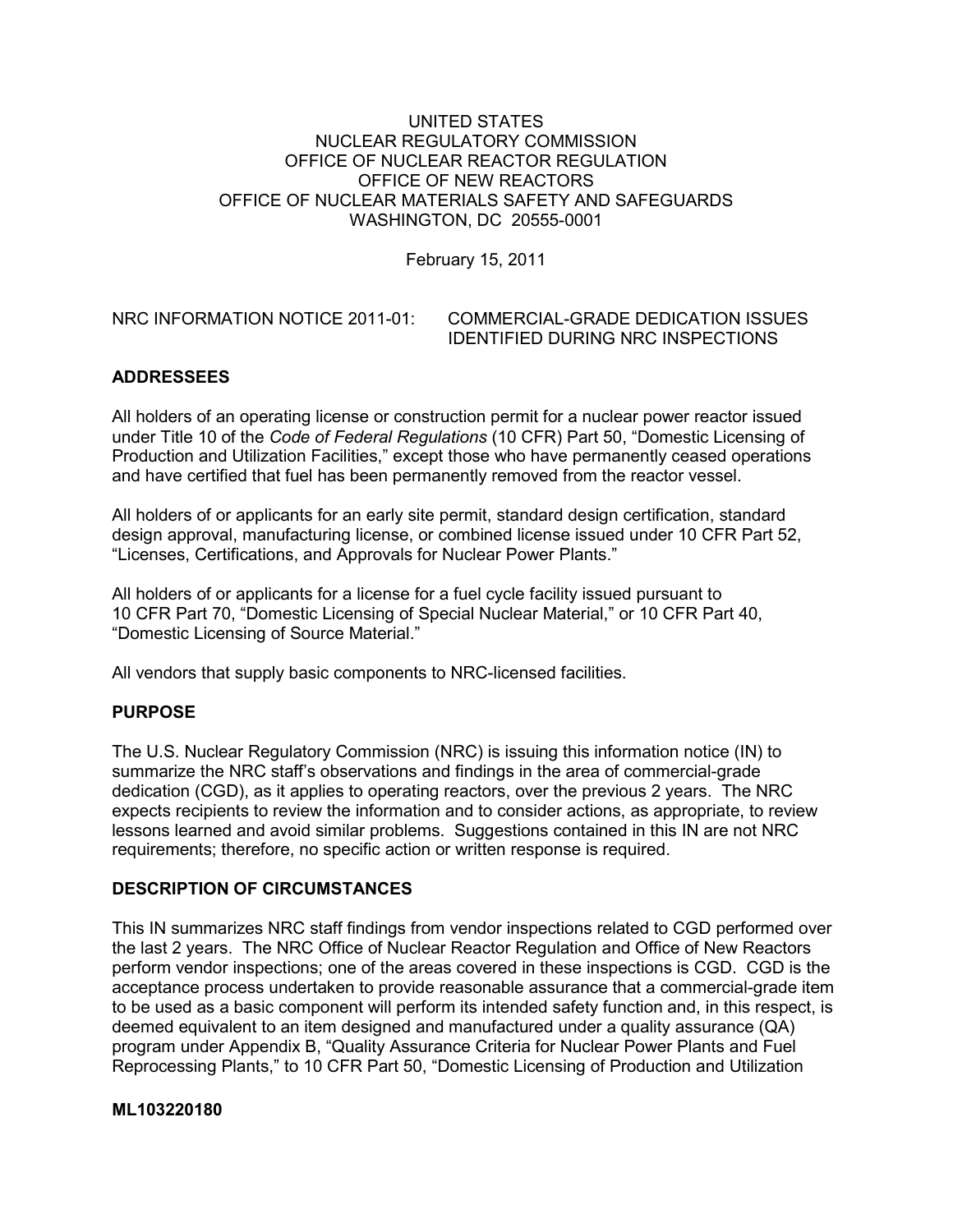Facilities." The following summary of NRC staff findings from vendor inspections done in the last 2 years is divided into four main areas of concern: (1) lack of engineering justification during the CGD process, (2) documentation, (3) vendor audits versus commercial-grade surveys, and (4) sampling plans.

#### Lack of Engineering Justification during the CGD Process

NRC inspectors found several instances in which the vendor made design or engineering changes during the dedication process without an engineering justification to validate these changes.

During the review of a dedication package for a stainless steel ball bearing, the NRC inspectors noted that an ElectroSpot test was performed instead of the required Rockwell hardness test for critical metallic parts identified in a technical memo that was part of the dedication package. The NRC inspectors determined that the ElectroSpot test provided reasonable assurance of the material composition. However, the vendor performing the dedication did not have an engineering justification for the acceptability of the ElectroSpot method instead of hardness testing.

NRC inspectors also identified a lack of engineering justification while reviewing the dedication package for a battery cell cover. This dedication package contained a table that defined the critical characteristics (CCs) and dedication requirements for battery components. A previous version of this table identified the battery cell cover as having a safety-related function, but the current version identified the cover as nonsafety related. In this instance, the vendor failed to provide engineering justification for downgrading the function of the battery cell cover from safety related to nonsafety related.

## Documentation of the CGD Process

In order to have an acceptable CGD program, the vendor must document the dedication process, from the selection of the CCs to the acceptance criteria and acceptance methods used to verify these CCs. Additionally, the purchaser or licensee should review and approve the CGD package before the dedication of the item. CGD is an engineering process that concludes with the reasonable assurance that a commercial-grade item to be used as a basic component will perform its intended safety function. Each step taken during the dedication process should be documented and auditable.

During review of a dedication package, the NRC inspectors noted that a locked rotor current test could not be completed to the motor's rated voltage because of testing equipment limitations. The motor was tested by application of single-phase power to two of the motor's terminals. Institute of Electrical and Electronics Engineers (IEEE) Standard 112-2004, "IEEE Standard Test Procedure for Polyphase Induction Motors and Generators," permits this test to be performed in lieu of mechanically locking the rotor to check the quality of squirrel-cage machines. The motor successfully completed the test; however, the vendor's dedication plan failed to document the IEEE standard or list the single-phase test as an acceptance criterion.

During an inspection of a vendor's CGD process, the NRC inspectors noted that all components for an item were procured as commercial grade. The components that had CCs were identified.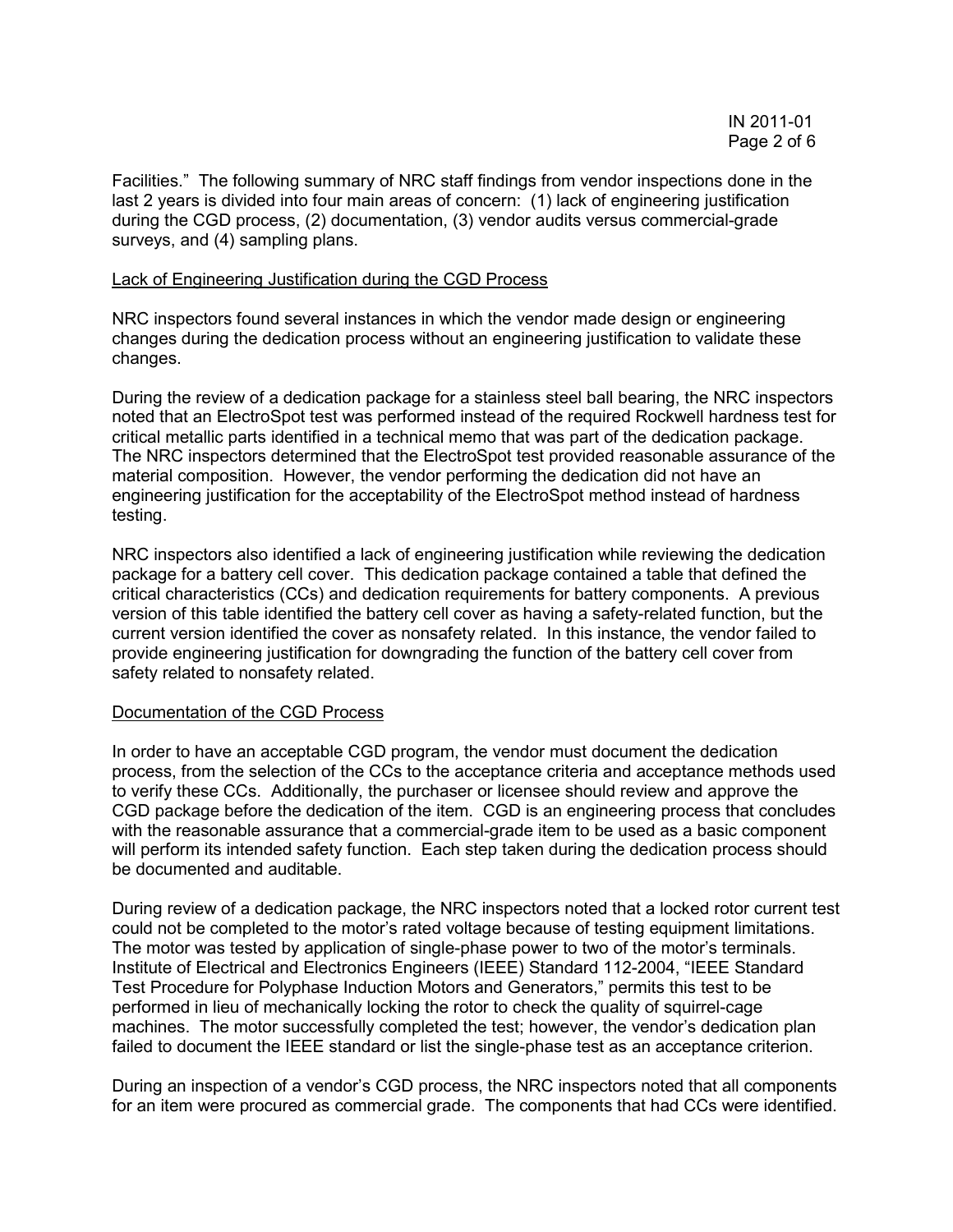However, none of the CCs had any documented technical evaluation or acceptance method bases.

The NRC inspectors identified one instance in which a vendor's QA manual did not define or document its dedication process as a controlled activity under Appendix B to 10 CFR Part 50. The vendor also did not have procedures for implementing dedication activities. The vendor performed dedication primarily by using Method 1 of Electric Power Research Institute (EPRI) NP-5652, "Guideline for the Utilization of Commercial Grade Items in Nuclear Safety-Related Applications (NCIG-07)," dated June 1, 1988. During the inspection, the NRC staff noted that some of the dedication packages did not contain signoffs or records that indicated the units were inspected by the in-process inspection department before being certified by the QA department, as required by the vendor's dedication process.

#### Vendor Audit versus Commercial-Grade Survey

A commercial-grade survey provides the purchaser with a method to take credit for the documented programmatic controls that the supplier applies to a CC for a given item. Guidance in EPRI NP-5652 states that the purchaser must confirm, as part of the survey, that the selected commercial-grade item's CCs are controlled under a documented quality program for the scope of the activity. The NRC inspectors found various instances in which the vendor performed limited-scope audits of the commercial subsupplier's QA program rather than a commercialgrade survey specific to certain CCs of an item. If Method 2 (see Attachment 1 diagram) will be used as an acceptance method as part of the dedication of an item, the guidance in EPRI NP-5652 states that a commercial-grade survey of the commercial supplier should be performed.

During one vendor inspection, the NRC inspectors found that a vendor's commercial-grade survey failed to verify that the subvendor's quality controls included specific processes, such as material traceability and lot or batch controls, relevant to the CCs to support the sampling plan during the dedication process.

The NRC inspectors also noted that one vendor performed a limited-scope audit of a subsupplier that had an International Organization for Standardization (ISO) 9000 QA program. The inspectors determined that the subsupplier should have been surveyed as part of the dedication process because only organizations maintaining a QA program meeting the intent of Appendix B to 10 CFR Part 50 are subject to audits. Suppliers maintaining commercial QA programs are surveyed as part of the dedication process for a specific item. In this instance, the vendor did not maintain a quality program that meets Appendix B to 10 CFR Part 50 and therefore an audit was not acceptable.

## Sampling Plans for Commercial-Grade Item Dedication

Sampling of commercial-grade items during dedication should provide reasonable assurance that items inspected and tested conform to specification requirements. Sampling of items for dedication can be controlled by establishing heat traceability of metallic material or establishing lot/batch controls on the components. When neither can be established, documented sampling plans can be established on an individual, item-specific basis for providing assurance of the items suitability. Guidance on how sampling is used during commercial-grade item dedication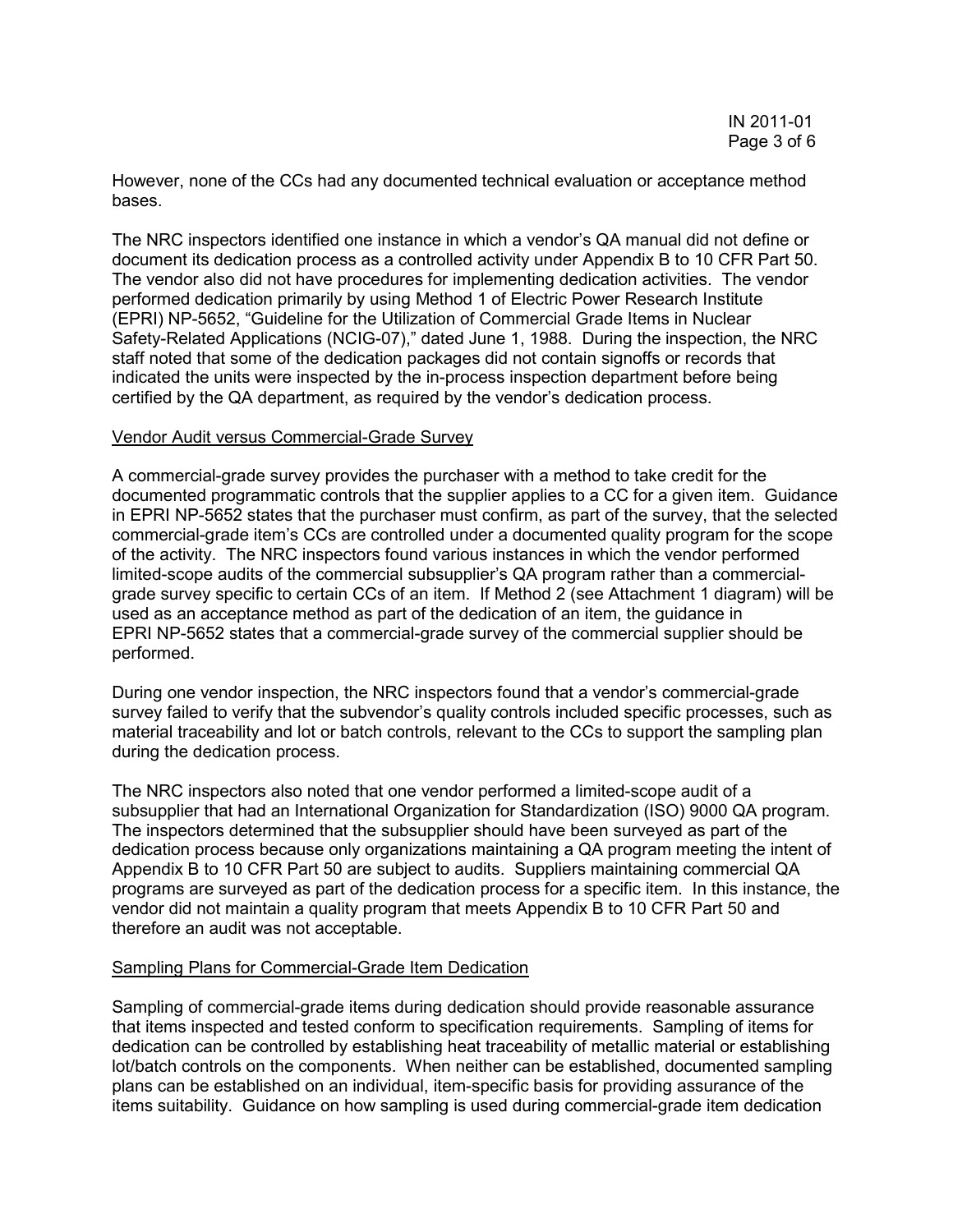and the selection of sampling plans is described in NRC Inspection Procedures (IP) 38703, "Commercial Grade Dedication," and IP 43004, "Inspection of Commercial-Grade Dedication Programs."

NRC inspectors found cases during vendor inspections where vendor procedures did not provide adequate guidance for the development of sampling plans. In two inspections, vendor procedures did not provide adequate guidance for the development of sampling criteria to include qualitative factors, such as safety significance of the item, adequacy of supplier controls, complexity of the item, and performance history to ensure adequate selection, documentation and implementation of sampling plans.

# **BACKGROUND**

The following NRC and industry documents address the CGD process:

- Generic Letter (GL) 89-02, "Actions to Improve the Detection of Counterfeit and Fraudulently Marketed Products," dated March 21, 1989 (Agencywide Documents Access and Management System (ADAMS) Accession No. ML031140060)
- GL 91-05, "Licensee Commercial-Grade Procurement and Dedication Programs," dated April 9, 1991 (ADAMS Accession No. ML031140508)
- Inspection Procedure 38703, "Commercial Grade Dedication," dated April 8, 1996 (http://www.nrc.gov/reading-rm/doc-collections/insp-manual)
- Inspection Procedure 43004, "Inspection of Commercial-Grade Dedication Programs," dated October 3, 2007 (ADAMS Accession No. ML071860546)
- EPRI Report NP-5652, "Guideline for the Utilization of Commercial Grade Items in Nuclear Safety-Related Applications (NCIG-07)," dated June 1, 1988
- CGD material from the NRC's "Workshops on Vendor Oversight 2008 Conference" (http://www.nrc.gov/reactors/new-reactors/oversight/quality-assurance/vendoroversight/past/2008/index.html)
- NRC vendor QA inspection reports (http://www.nrc.gov/reactors/newreactors/oversight/quality-assurance/vendor-insp/insp-reports.html)

# **DISCUSSION**

Licensees rely on CGD as a means of satisfying the requirements of Appendix B to 10 CFR Part 50 for procurement and acceptance of commercial-grade items and services for use as basic components. An acceptable dedication program consists of the technical evaluation that identifies the CCs and acceptance criteria for the item to be dedicated, the acceptance methods that verify that the CCs have been met, and the documentation of the steps taken during the dedication process. Complete documentation and auditable records of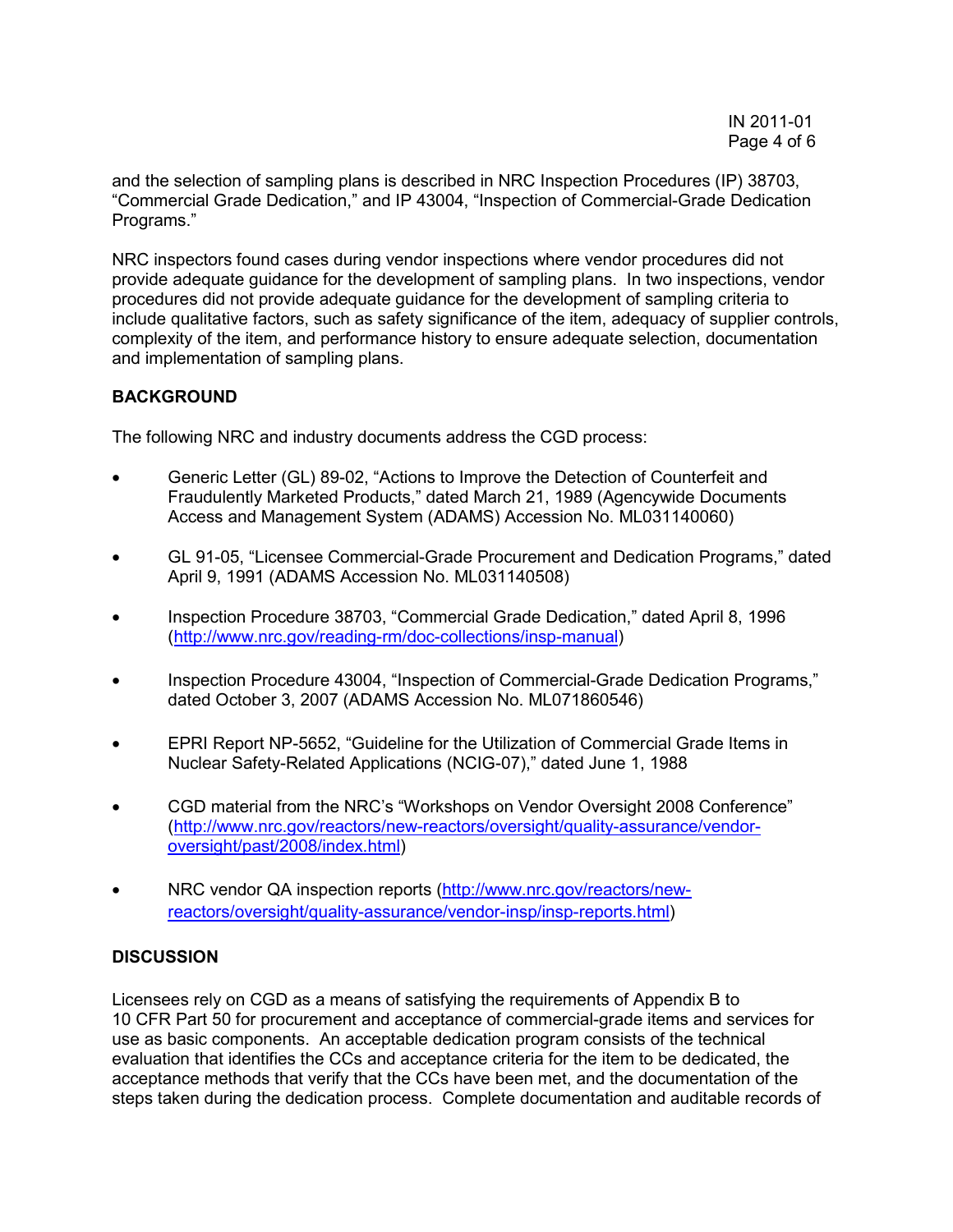the rationale, justifications, and engineering analyses must be available as part of the dedication package for the item or service being dedicated. In addition, purchaser or licensee review and approval before the dedication of the item should be part of the process.

The references mentioned in the "Background" section of this IN contain specific guidance on how to perform CGD. This IN does not endorse specific guidance or methods to perform dedication. However, some stakeholders have expressed a concern that the NRC's expectations on how dedication should be performed are not clear to the industry. As previous NRC documents have stated, the following is a method acceptable to the staff for meeting the regulations when performing dedication: implement the guidance of EPRI NP-5652, as modified by the provisions contained in GL 89-02 and the requirements of 10 CFR Part 21, "Reporting of Defects and Noncompliance." In GL 89-02, the NRC conditionally endorsed the dedication methods described in EPRI NP-5652. Guidance on the application of Appendix B to 10 CFR Part 50 appears in Regulatory Guide 1.28, "Quality Assurance Program Criteria (Design and Construction)," and Regulatory Guide 1.33, "Quality Assurance Program Requirements (Operation)." When properly implemented, these NRC and industry guidance documents together provide reasonable assurance for the suitability of dedicated items to be used in safetyrelated applications.

The attached diagram, based on the guidance contained in EPRI NP-5652 and GL 89-02, can be used to identify the general steps necessary to perform CGD. As the diagram indicates, during the technical evaluation the dedicating entity identifies the safety function, performance requirements, part functional classification, and service conditions of the item; the CCs, including acceptance criteria; and dedication methods for verification of the acceptance criteria. Some of the bases to identify CCs are design, material and performance characteristics; active or passive safety-related functions; safety or nonsafety interfaces; and changes in design, material, or manufacturing process.

Guidance in EPRI NP-5652 encourages the dedicating entity to provide the most suitable or appropriate acceptance method for each CC rather than attempting to use one method for an entire dedication. For example, it may be appropriate to use Method 1 (see attached diagram) to verify certain CCs during receipt inspection or post installation testing of an item, but to use Methods 2 or 4 for other CCs that the supplier or manufacturer is being relied upon to verify for that item. It should be noted that GL 89-02 restricts the use of Methods 2 and 4 as standalone acceptance methods.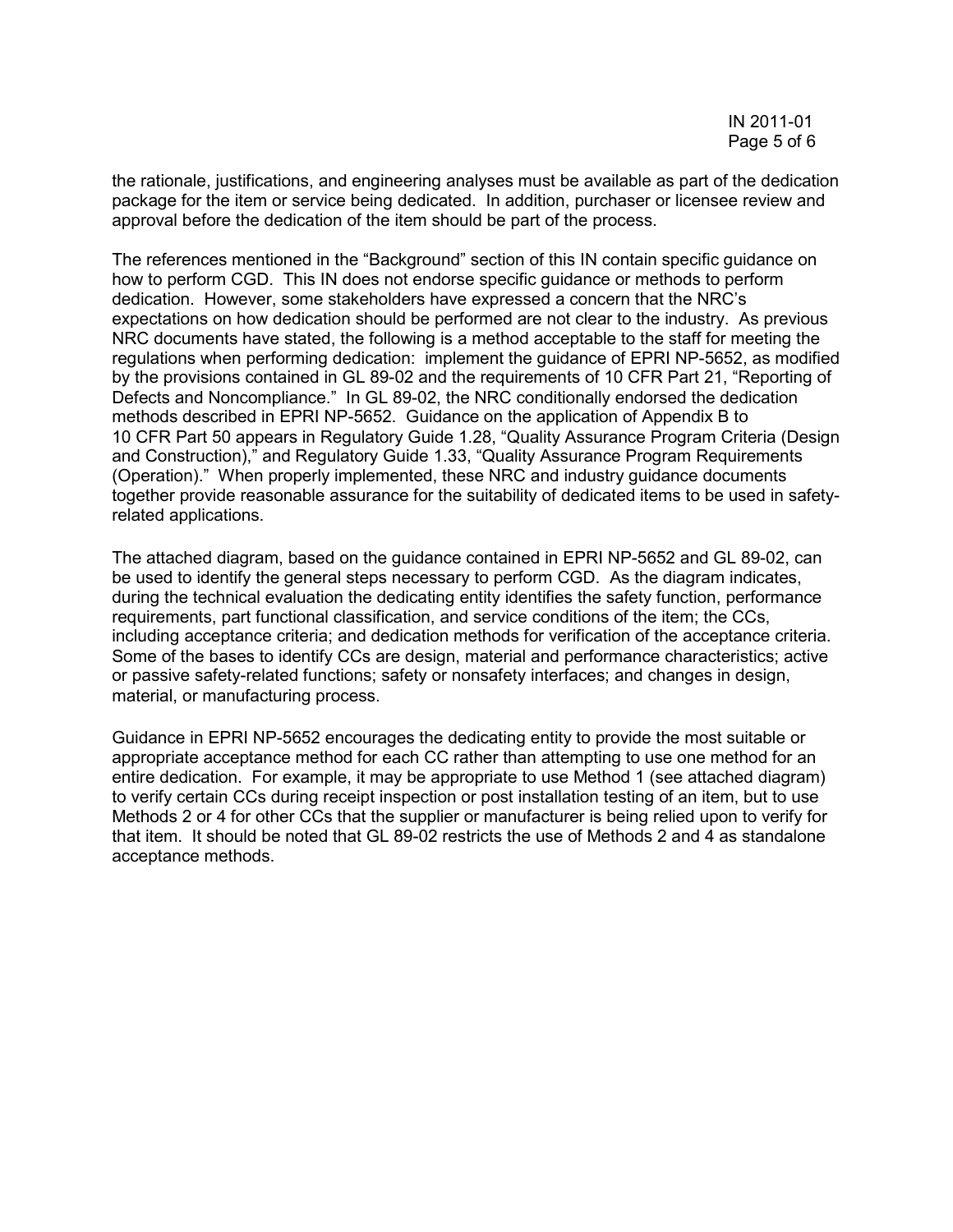## **CONTACT**

This IN requires no specific action or written response. Please direct any questions about this matter to the technical contact listed below or to the appropriate Office of Nuclear Reactor Regulation project manager.

## */RA/ /RA/*

Timothy J. McGinty, Director **John D. Kinneman, Director** 

Division of Policy and Rulemaking Division of Fuel Cycle Safety and Safeguards Office of Nuclear Reactor Regulation Office of Nuclear Material Safety and Safeguards

# */RA/*

John R. Tappert, Acting Director Division of Construction Inspection and Operational Programs Office of New Reactors

Technical Contact: Carla P. Roquecruz, NRR 301-415-1455 E-mail: carla.roquecruz@nrc.gov

> Paul Prescott, NRR 301-415-3026 E-mail: paul.prescott@nrc.gov

Note: NRC generic communications may be found on the NRC public Web site, http://www.nrc.gov, under Electronic Reading Room/Document Collections.

Attachment 1: "General Steps to Perform Commercial-Grade Dedication"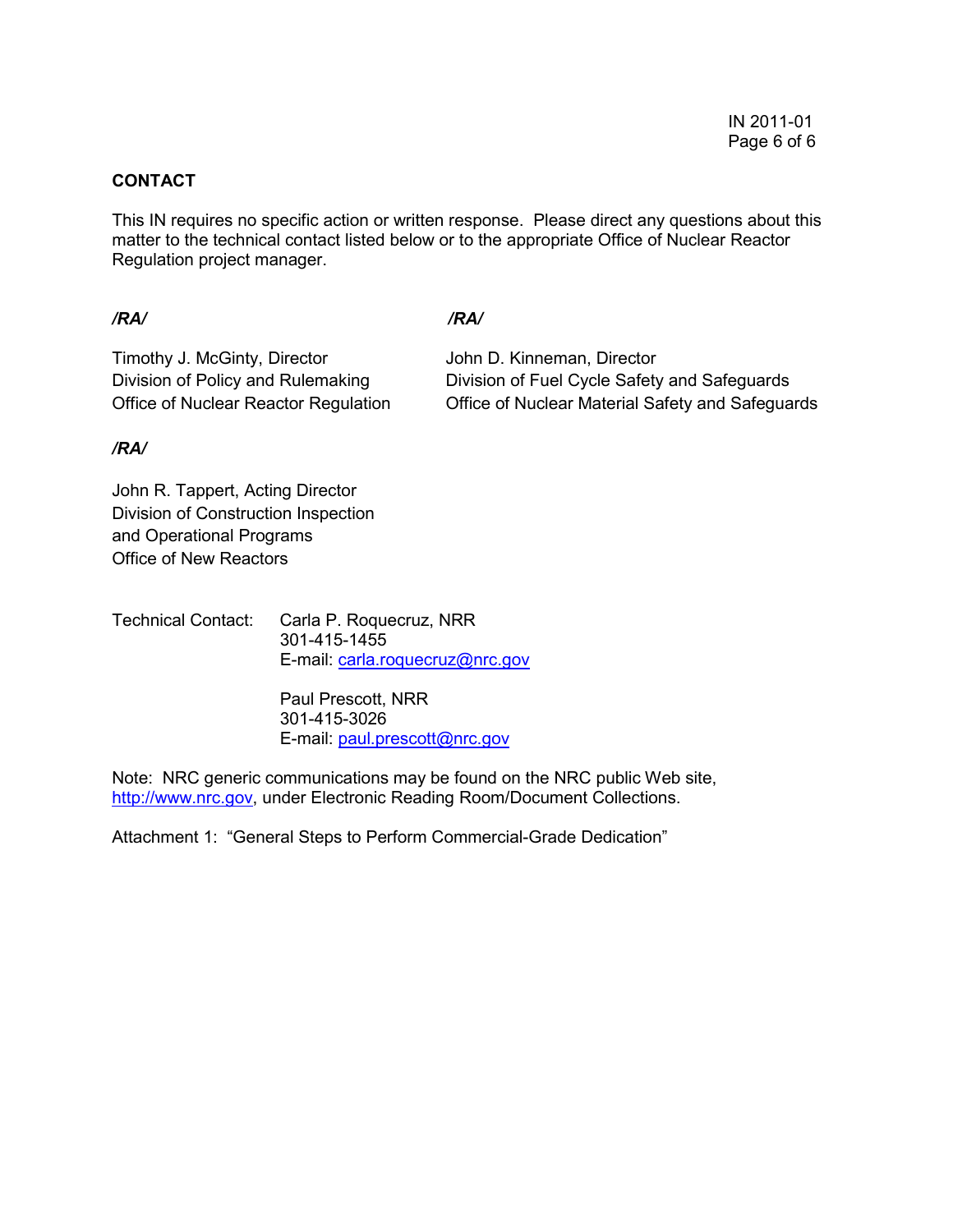# **CONTACT**

This IN requires no specific action or written response. Please direct any questions about this matter to the technical contact listed below or to the appropriate Office of Nuclear Reactor Regulation project manager.

# */RA/ /RA/*

Timothy J. McGinty, Director **John D. Kinneman, Director** 

Division of Policy and Rulemaking Division of Fuel Cycle Safety and Safeguards Office of Nuclear Reactor Regulation Office of Nuclear Material Safety and Safeguards

# */RA/*

John R. Tappert, Acting Director Division of Construction Inspection and Operational Programs Office of New Reactors

| <b>Technical Contact:</b> | Carla P. Roquecruz, NRR         |  |  |
|---------------------------|---------------------------------|--|--|
|                           | 301-415-1455                    |  |  |
|                           | E-mail: Carla.Roguecruz@nrc.gov |  |  |

Paul Prescott, NRR 301-415-3026 E-mail: Paul.Prescott@nrc.gov

Note: NRC generic communications may be found on the NRC public Web site, http://www.nrc.gov, under Electronic Reading Room/Document Collections.

Attachment 1: "General steps to perform commercial grade dedication"

| ADAMS Accession Number: ML103220180 |                 |             | <b>TAC ME4654</b>            |                    |                    |                    |
|-------------------------------------|-----------------|-------------|------------------------------|--------------------|--------------------|--------------------|
| <b>OFFICE</b>                       | EQVB:DE:NRR     | EQVB:DE:NRR | <b>Tech Editor</b>           | <b>BC:EQVB:NRR</b> | D:DE:NRR           | BC:CQVB:NRO        |
| <b>NAME</b>                         | CRoquecruz      | PPrescott   | <b>KAzariah-Kribbs</b>       | MMurphy            | PHiland            | RRasmussen         |
| <b>DATE</b>                         | 12/14 /2010     | 12/15/2010  | 11/24/2010 e-mail 12/17/2010 |                    | 01/20/2011         | 1/10/2011 e-mail I |
| <b>OFFICE</b>                       | GCHEA:OGC       | LA:PGCB:NRR | PM:PGCB:NRR                  | PM:PGCB:NRR        | <b>BC:PGCB:NRR</b> | D:FCSS:NMSS        |
| <b>NAME</b>                         | EWilliamson     | CHawes CMH  | BPurnell                     | ARussell           | SRosenberg         | <b>JKinneman</b>   |
| <b>DATE</b>                         | 01/19/2011      | 01/24/2011  | 01/21/2011                   | 01/24/2011         | 02 /04 /2011       | 02 / 08 / 2011     |
| <b>OFFICE</b>                       | D:DCIP:NRO      | D:DPR:NRR   |                              |                    |                    |                    |
| <b>NAME</b>                         | <b>JTappert</b> | TMcGinty    |                              |                    |                    |                    |
| <b>DATE</b>                         | 02/14/2011      | 02/05/2011  |                              |                    |                    |                    |

**OFFICIAL RECORD COPY**